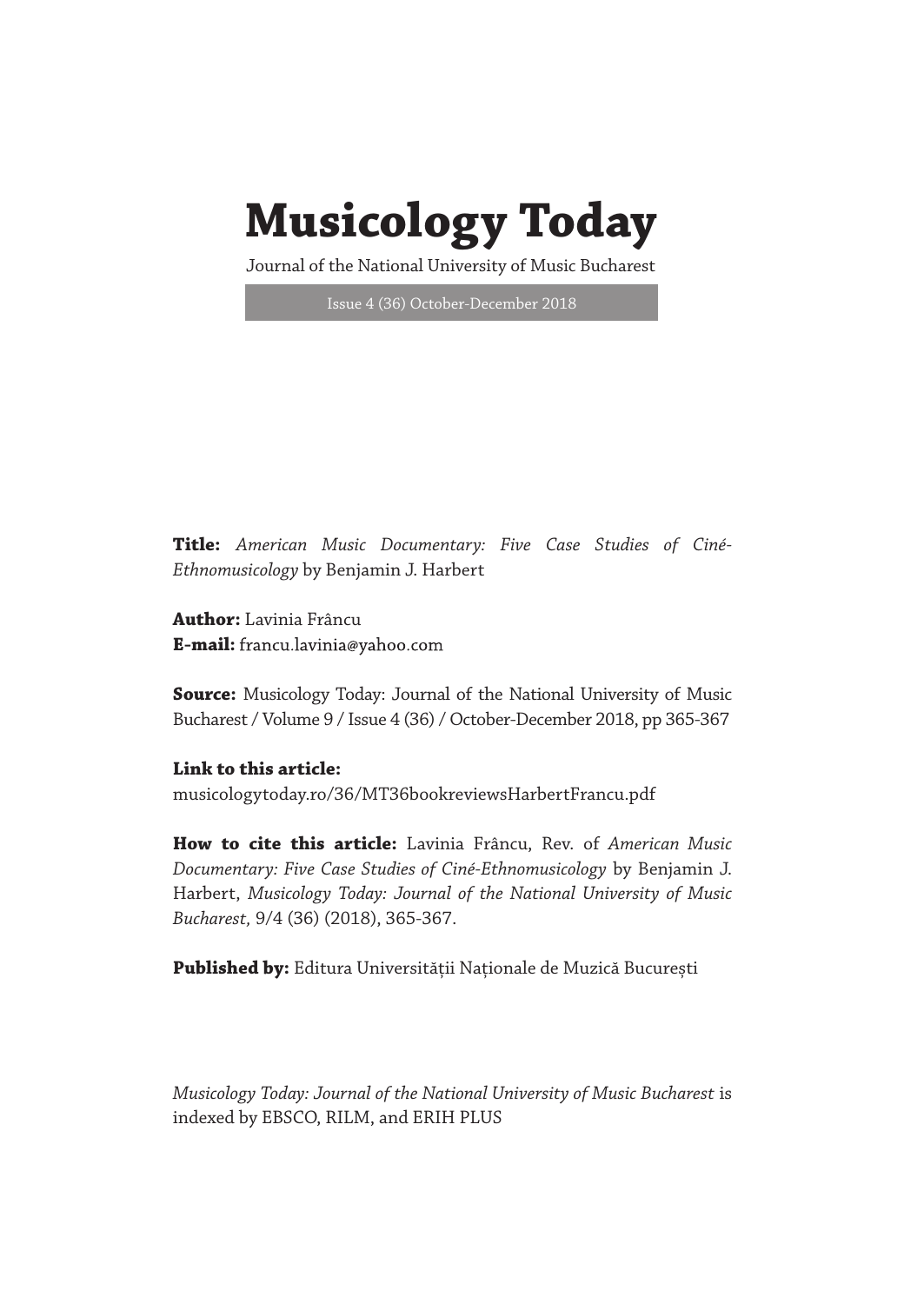## Book reviews

## *American Music Documentary: Five Case Studies of Ciné-Ethnomusicology* by Benjamin J. Harbert

Wesleyan University Press, Middletown, Connecticut, 2018



Film has long been a support in ethnomusicological research, presenting images caught during field work and helping with a better subsequent analysis of the recorded ilm has long been a support in ethnomusicological research, presenting images caught during field work and helping with material. But what if film was a means of presentation in its own right? This question is the starting point of Georgetown University music and film professor Benjamin J. Harbert in his book *American Music Documentary: Five Case Studies of Ciné-Ethnomusicology*. The idea that the ethnomusicologist and director introduces is, in my opinion, rather novel and audacious. There aren't many writings to target this new type of

research. But what are the limitations of such a method? And what would at the end of the day be the difference between an ethnomusicological film and a documentary?

The book, published at Wesleyan University Press in 2018, has five chapters (*Where is the Music? What is Music?*, *Representing the Margins and Underrepresenting the Real*, *The Use and Abuse of Musicological Concepts*, *The Theater of Mass Culture* and *Cinematic Dub and the Multitude*), it opens with an explicit introduction and closes with a glossary of film terms. To each chapter the author associates a particular documentary, of which he goes into a detailed analysis, both musical and with regard to the filming and editing techniques that render it credible and classifiable as an ethnomusicological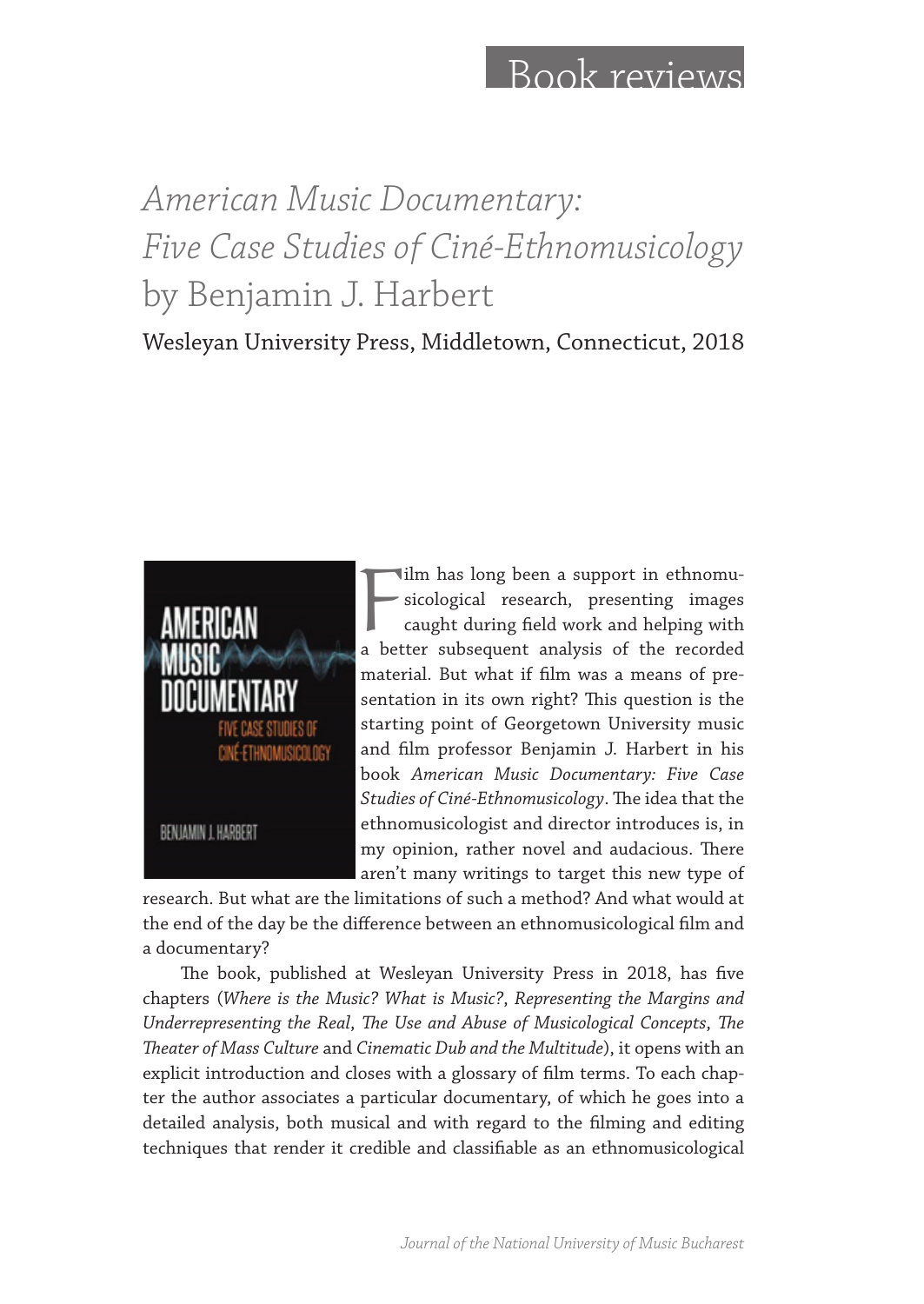film. It is worth mentioning that all five films go beyond the classical documentary, the images are designed so as to speak for themselves, there is no voice-over narrator, and the number of interviews is rather small.

The first chapter highlights Albert Maysles' 1970 *Gimme Shelter*, based on the 1969 Rolling Stones tour, which culminated with the disastrous Altamont concert when a young man died. The film captures surprising concert, studio, and press conference images, as well as glimpses of the protagonists' real lives, their feelings and emotions. Harbert's interview with Maysles, disclosing off camera information, leads to a better understanding of some of the scenes or stills.

Chapter two presents Jill Goldmilow's 1974 *Antonia: A Portrait of the Woman*, in which female conductor Antonia Brico talks about her struggle with a critical and biased society in a time when women were fighting for their rights. The chapter mostly focuses on technical descriptions, especially as concerns film and editing, and the Harbert explains how various filming techniques (the close-up, the side view of the camera) can capture very well certain moods or gestures, and how the reader's attention can easily be directed to those gestures.

In Shirley Clarke's 1958 *Ornette: Made in America*, presented in the third chapter, it is saxophonist Ornette Coleman who comes to the fore. Emphasising more the novel techniques the musician brought to the world of jazz than his personal life, the film is perhaps the most atypical of the five. It features scenes from his concerts, interviews and even reenactments of moments from his childhood. Very thorough are Harbert's musical analyses, and it's also important to notice that this is the only film where he didn't interview the director, already deceased when the study was conducted. As such, the only material he could consult were older interviews with Shirley Clarke or archival documents.

I believe that the fourth chapter is the most convincing. Based on D. A. Pennebaker & Chris Hegedus' 1988 *Depeche Mode: 101*, it builds around the issue of how a new musical genre is received by different generations. To me, this documentary comes closest to an ethnomusicological film: the *Music for the Masses* tour is presented both as seen by the band and by fans, with music playing an important role (the Rose Bowl, Pasadena concert covers a great part of the film). It's interesting to see Harbert's analogy between the film and Wagner's concept of *Gesamtkunstwerk*, accentuating both music and dance, lyrics, and show. His explicit analyses, embedded in the text, are not to be ignored either.

 The last of the series is 1999 *Instrument*, created by Jem Cohen and Fugazi. Wanting to move away from the documentary world, the film comes